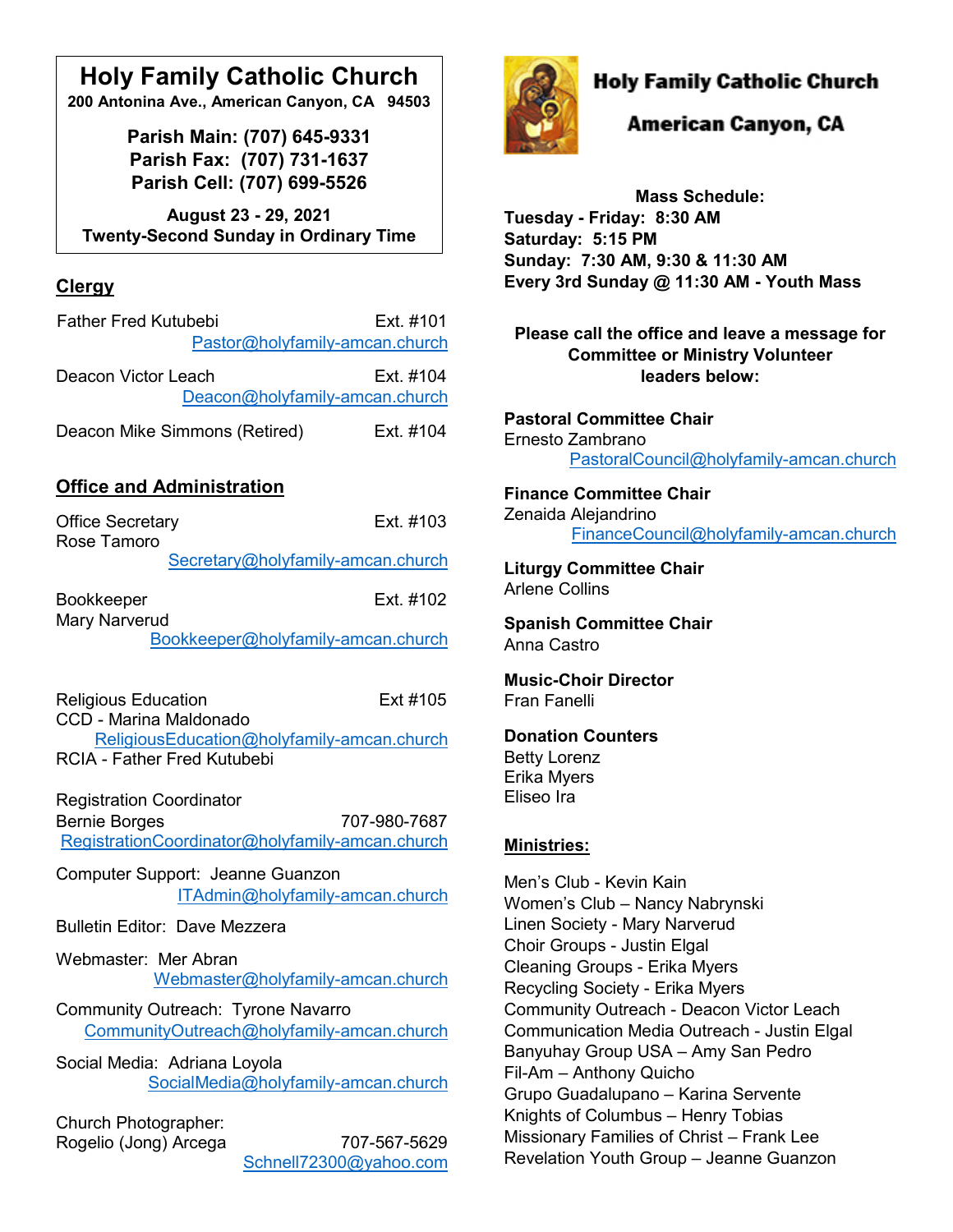**Holy Family Catholic Church 707-645-9331 Page 1** 

#### **Question for the fourth week in August**

On Monday, August 23rd, we celebrate the Feast Day of **St. Rose of Lima**. We may know that name because of a park named in her honor in Sacramento at 7th and K Streets, or because of the church in our neighboring Crockett named St. Rose of Lima. But who was **Rose of Lima**? Why was she declared a saint? Was she even from Peru? If not, why is she called "of Lima?"

See the answers to these questions following the daily readings and the Sunday lectionary postings.

**Daily Readings for the fourth week of August**

Monday, August 23rd 1 Thessalonians 1:1-5, 8-10 Psalm 149:1-6 and 9 Matthew 23:13-22

- Tuesday, August 24th Revelation 21:9-14 Psalm 145:10-13, 17-18 John 1:45-51
- Wednesday, August 25th 1 Thessalonians 2:9-13 Psalm 139:7-12 Matthew 23:27-32

Thursday, August 26th 1 Thessalonians 3:7-13 Psalm 90:3-5, 12-14, 17 Matthew 24:42-51

- Friday, August 27th 1 Thessalonians 4:1-8 Psalm 97:1-2, 5-6, 10-12 Matthew 25:1-13
- Saturday, August 28th 1 Thessalonians 4:9-11 Psalm 98:1, 7-9 Matthew 25:14-30







# **Holy Family Catholic Church**

American Canyon, CA